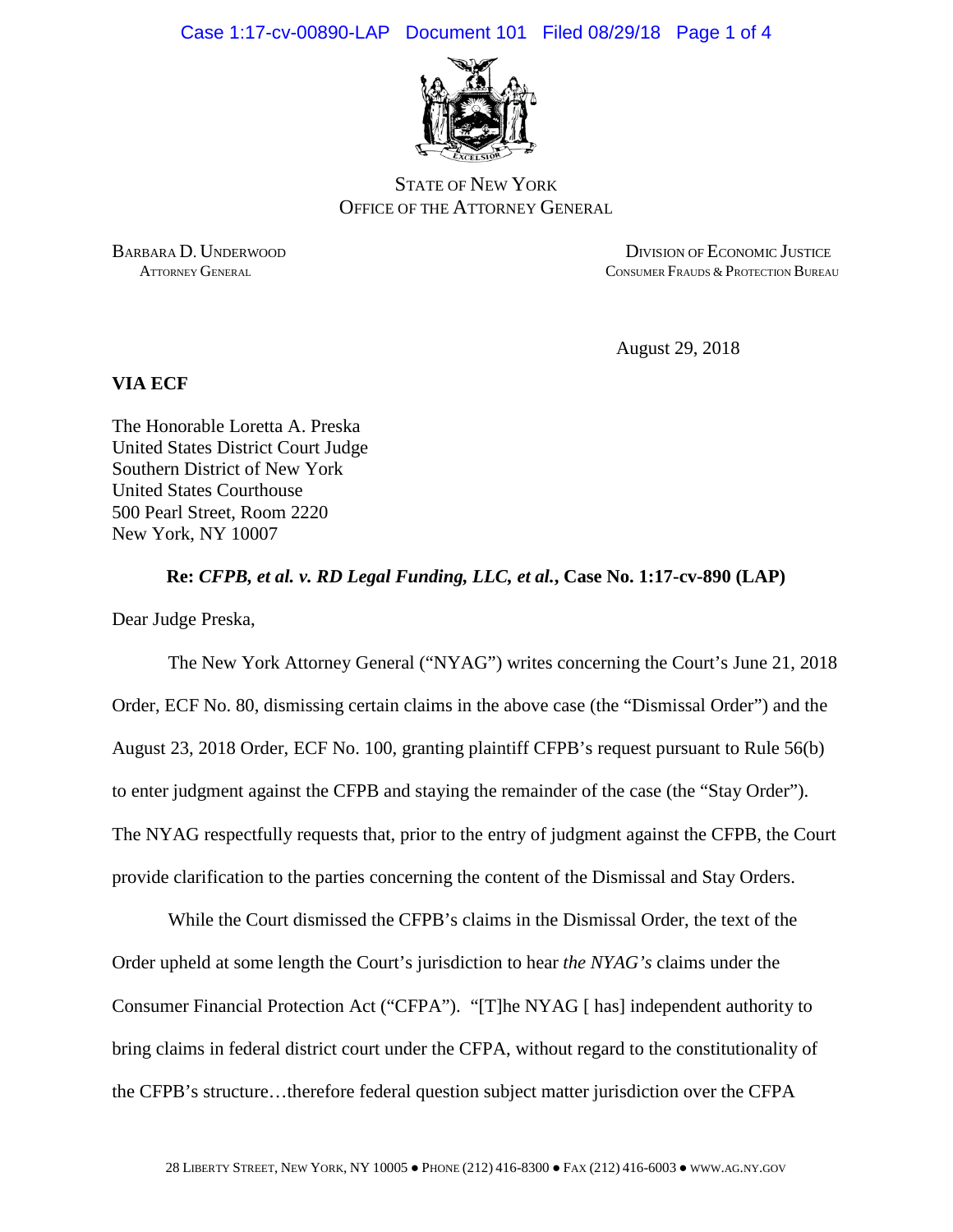## Case 1:17-cv-00890-LAP Document 101 Filed 08/29/18 Page 2 of 4

claims exists regardless of the constitutionality of the CFPB's structure." (Dismissal Order at 86-87.) The Dismissal Order also potentially struck the entirety of Title X of Dodd-Frank, including, if interpreted literally, the substantive liability provisions the NYAG is seeking to enforce, as well as the provisions explicitly authorizing the NYAG to do so. After the entry of the Dismissal Order, the parties sent letters to the Court discussing this apparent tension in the Dismissal Order and the further questions of whether, even if the Court had dismissed the NYAG's CFPA claims, it nonetheless retains jurisdiction over the NYAG's state-law claims on another basis. It is clear from the letter briefing that the NYAG believes that both its federal and state-law claims survive in this case, and that RD Legal believes the contrary.<sup>[1](#page-1-0)</sup>

The Court did not address these issues again, however, before granting the CFPB's request for a Rule 56(b) judgment and RD Legal's request for a stay pending the CFPB's appeal. Thus, the parties remain uncertain as to the precise findings in the Dismissal and Stay Orders, i.e.,

- (1) whether the NYAG's CFPA claims remain before the Court because the Court found it has jurisdiction to hear those claims;
- (2) whether, in the event the Court actually dismissed the NYAG's CFPA claims, the Court retained jurisdiction over the NYAG's state-law claims because the claims contain an embedded question of federal law; and
- (3) whether, even if the Court both dismissed the NYAG's CFPA claims and found that it lacked jurisdiction to hear the NYAG's state-law claims on the grounds there is an embedded question of federal law, the Court has nonetheless exercised its discretion to retain supplemental jurisdiction over these claims.

<span id="page-1-0"></span><sup>&</sup>lt;sup>1</sup> *Compare* "The Court's Order...struck each substantive provision of the [CFPA]...as well as the statutory provisions…granting the NYAG enforcement authority over the CFPA…[T]he entire basis for the NYAG invoking federal jurisdiction is Title X of the CFPA, which has been stricken" (August 3, 2018 Letter from RD Legal to the Court, ECF No. 91, at 2-3) *with* "The Court [in its Order] has explicitly found that it has subject matter jurisdiction over the…[CFPA] causes of action. In addition, the Court has independent original jurisdiction over the NYAG's non-CFPA causes of action" (August 13, 2018 Letter from the NYAG to the Court, ECF No. 93, at 1). *See also* the August 22, 2018 Letter from RD Legal to the Court, ECF No. 99 (disputing the NYAG's position that the Court would have independent original jurisdiction).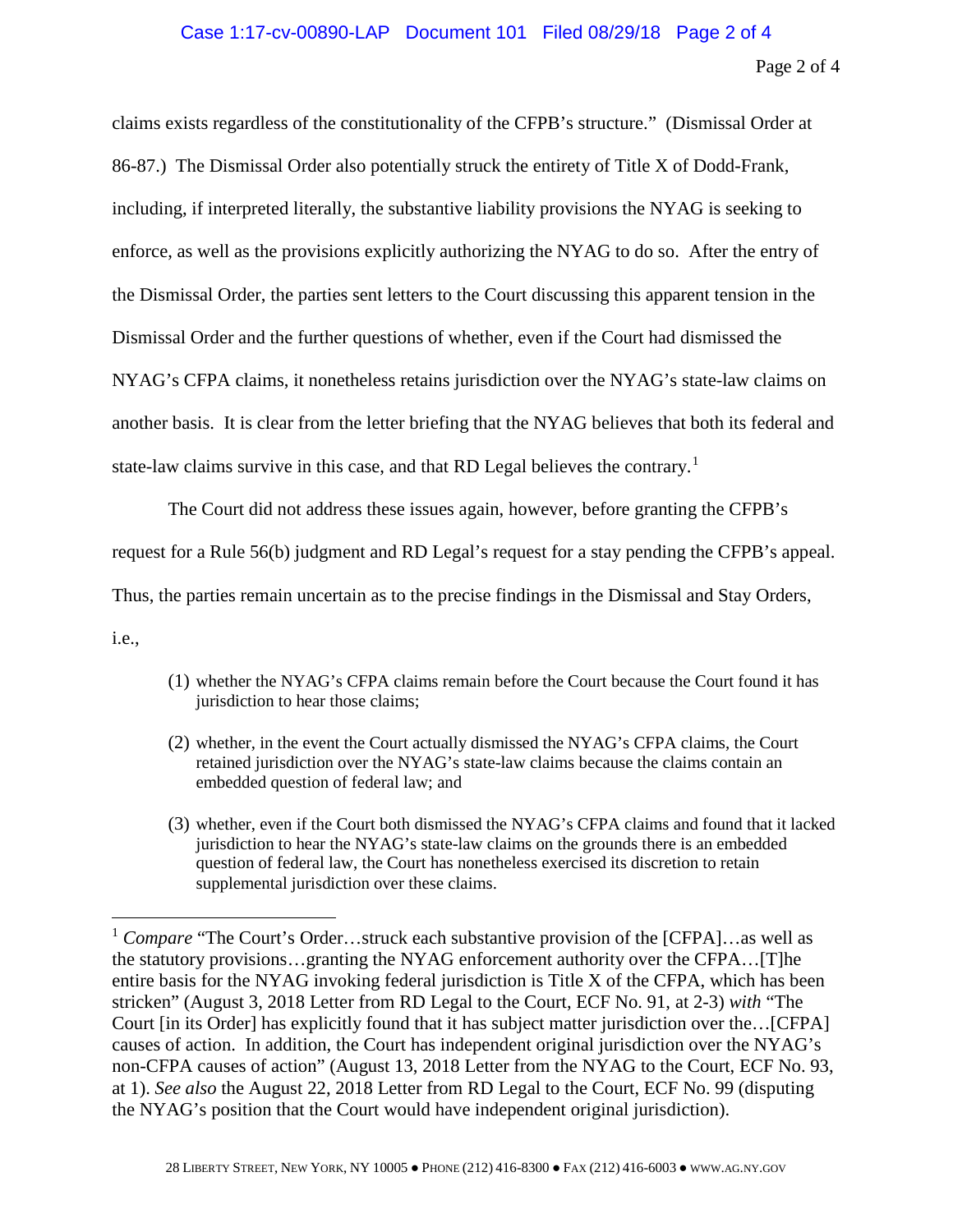While it appears that the Court has determined that it retains *some* basis for jurisdiction over at least some claims—otherwise it would not have stayed the case with respect to the NYAG, but simply dismissed it, giving the parties the opportunity to appeal the entirety of the Dismissal Order—based on the NYAG's and RD Legal's letter briefing, the parties disagree as to the answers to the above questions.

Given that the CFPB is now free to appeal the dismissal of its CFPA claims, the answers to these questions are essential to determining the NYAG's further conduct in this case. Given the Court's familiarity with the issues and facts of this case, the NYAG prefers to have all its claims heard in this Court. If, contrary to the text of the Dismissal Order, the Court has indeed dismissed the NYAG's CFPA claims in their entirety, the NYAG may wish to seek leave to have that dismissal certified for interlocutory appeal in the hopes of having such an appeal consolidated with the CFPB's so that all CFPA claims in this case might be reviewed at once.<sup>[2](#page-2-0)</sup> A piecemeal review of the Court's rulings on the CFPA, if it became necessary, would be an inefficient use of judicial resources. Alternatively, however, given the age and ill health of some of the New York residents who are victims in this case, if the Court has dismissed the NYAG's CFPA claims entirely and has otherwise retained jurisdiction over the NYAG's state-law claims,

<span id="page-2-0"></span><sup>&</sup>lt;sup>2</sup> The Court has defined the issue on appeal for the CFPB as "the constitutionality of the CFPB's structure" (Stay Order at 3), which is a question independent of the validity of the substantive liability provisions of the CFPA and, in particular, the provisions authorizing state attorneys general to enforce it. Further, should the Second Circuit agree with this Court that the structure of the CFPB is unconstitutional, the arguments about whether it is appropriate for a court to preserve the CFPB by altering its structure, as opposed to whether a finding of unconstitutionality of the CFPB structure has *any* effect on the CFPA's substantive liability provisions and its authorization of state attorneys-general to enforce them, involve distinct considerations. Thus, if the NYAG does not participate in the appeal, the questions of liability and state attorneys-general enforcement authority may well not be addressed in an appellate decision on the CFPB's appeal.